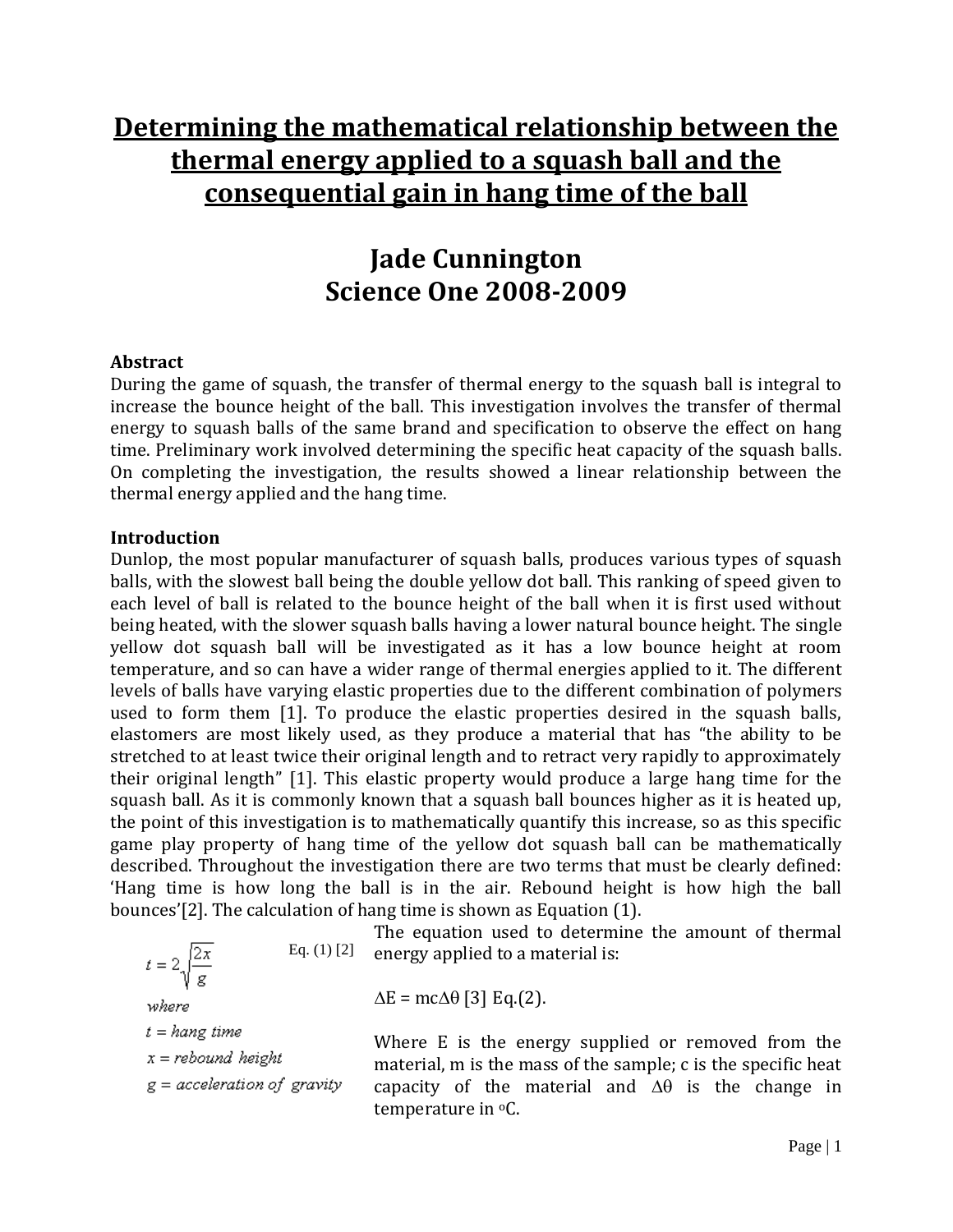#### **Method**

### *Produce Calibration Curve for Thermistor*

Prepare a beaker of water which is at  $5^{\circ}$ C. Submerge the thermistor in the water, and take a reading of the resistance. Remove the thermistor from the water and increase the temperature of the water by  $5^{\circ}$ C. Submerge the thermistor in the water and again take a reading of the resistance. Continue up to  $70^{\circ}$ C and plot a graph (refer to Fig.1) of Resistance vs. Temperature using the data.

#### *Determine Submersion Time to heat Squash Balls*

First acclimatise a 'sacrificial' squash ball to room temperature, and then pierce a small hole in it, and insert the thermistor inside the squash ball, trying to retain as much of the air as possible inside the squash ball. Bring the temperature of the ball down to  $5^{\circ}$ C from room temperature. Repeat three times to get an average value. Once the ball is at  $5^{\circ}$ C, then determine how long it takes to raise the temperature of the ball to  $10^{\circ}$ C. Repeat three times. Determine how long it takes to raise the temperature of the squash ball to  $15\degree$ C and repeat three times. Do the same to raise the temperature to  $20^{\circ}$ C and attain an average value. Then determine the time required to raise the temperature from  $65^{\circ}$ C to  $70^{\circ}$ C and repeat three times. If the average times required to raise the temperature by  $5^{\circ}$ C agree to within one minute, assume this value as a minimum average for the rest of the investigation. The time required to reduce the temperature to  $5^{\circ}$ C will probably be slightly longer, as the equipment available does not include anything which causes rapid cooling, and so the cooling process will have its own average value for time. If they do not agree to within one minute, repeat the procedure until they do so.

#### *Determine the Specific Heat Capacity of the Squash Ball*

Weigh the squash ball to be tested and record the mass. Using weighing by differences, determine the mass of a known volume of water in a beaker. Record the temperature of this water, and keep the thermometer in this beaker of water. Heat the squash ball by  $10^{\circ}C$ using the previously determined submersion time, then submerge the heated squash ball in the beaker of water of known temperature. Measure the temperature rise of the water by observing the change on the thermometer, until the squash ball and water come into equilibrium, and there are no more fluctuations in the reading of temperature, which should occur at the pre-determined submersion time for the squash ball to come into equilibrium with the water.

Re-arranging Eq. (2):

$$
c_{ball} = \frac{\Delta E_{ball}}{m_{ball} \Delta \theta_{ball}}
$$

Using the assumption of  $\Delta E_{\text{ball}} = -\Delta E_{\text{water}}$  assume the following:

$$
c_{ball} = \frac{\Delta E_{water}}{m_{ball} \Delta \theta_{ball}}
$$

Thus:

$$
c_{ball} = \frac{m_{water} c_{water} \Delta \theta_{water}}{m_{ball} \Delta \theta_{ball}}
$$

Repeat three times to obtain an average possible value for the SHC (specific heat capacity) of the squash ball.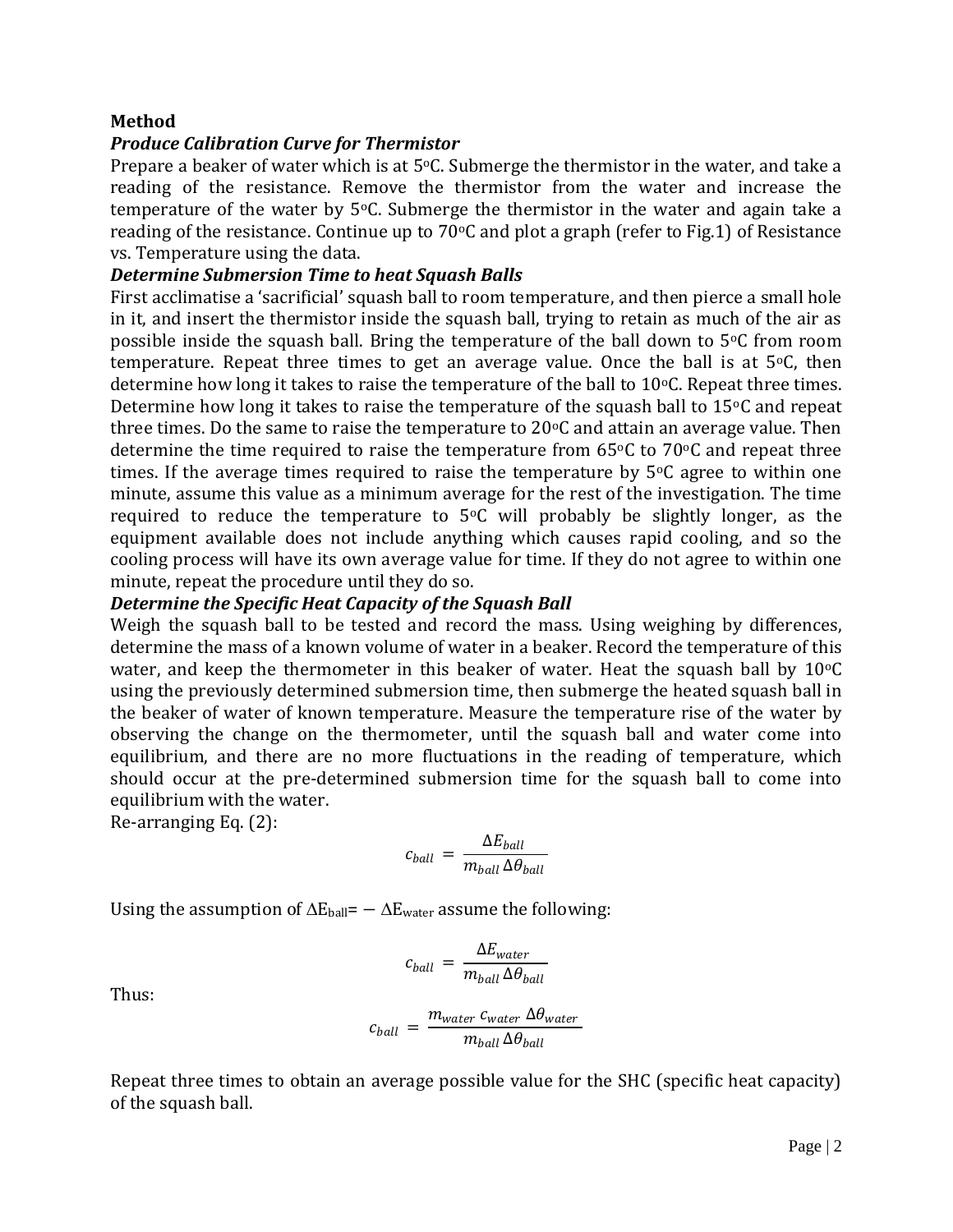#### *Measuring Bounce Heights of Squash Balls*

Set the three squash balls to be tested on the table so as they acclimatise to room temperature. Discard the sacrificial squash balls previously used. Set up the bounce height test area, by securing a metre rule to a level, pale background using masking tape. Use a spirit level to ensure the metre rule is secured perpendicular to the floor. Set up the camera securely and safely so as a good quality video can be taken of the squash ball bounce. Next, using boiling water and cold water prepare a solution of the desired temperature for the squash ball, and keep a thermometer in the solution to ensure the temperature is kept constant. Once the water is at the correct temperature, the squash balls must all be submerged in the water at the same time using small beakers or glasses. Once all three squash balls have been submerged beneath the water, the stop watch must immediately be started to time the determined minimum submersion time. After the submersion time is up, start the video camera recording, and remove the squash balls from the water bath, and take them to the test area to be dropped. Drop all three squash balls from the top of the metre rule, one after the other. It is important this is done quickly so as not too much heat energy is lost from the balls to the atmosphere of the room. Once all three squash balls have been tested, the video recording can be stopped and the squash balls returned to the water bath to be heated to the next temperature. Repeat this method for the whole temperature range from 5-70 °C. Ensure that the videos of the bounces are appropriately ordered, so as the analysis of the data will be much easier with a systematic ordering of the results. Using computer software, the videos of the bounces must be slowed down to smallest frame intervals, and the highest bounce height determined from one of the static frames.

#### **Results and Discussion**

#### *Determining the Specific Heat Capacity of the Squash Balls:*

Using the assumption that  $\Delta E_{ball} = - \Delta E_{water}$ , as stated in the introduction, the following calculation was carried out for the first trial in determining the SHC:

$$
C_{ball} = \frac{0.04033 \text{kg} \times 4.2 \text{KJ/Kg}^{\circ}\text{C} \times 4.5^{\circ}\text{C}}{0.02352 \text{kg} \times 20.5^{\circ}\text{C}} = 1.581 \text{ KJ/Kg}^{\circ}\text{C} + (-0.719. \text{Eq.}(3))
$$

Another two trials were carried out, as shown in Table 1. The possible relative error for each trial was determined by adding the relative errors in quadrature, as shown for the example equation (3), with the values of  $4.5\degree$ C and  $20.5\degree$ C coming from the changes in temperature of the ball and water found in equation (3) above:

Relative Error = 
$$
\sqrt{\left(\frac{0.000005 \, kg}{0.04033 \, kg}\right)^2 + \left(\frac{2^{\circ}C}{4.5^{\circ}C}\right)^2 + \left(\frac{0.000005 \, kg}{0.02352 \, kg}\right)^2 + \left(\frac{2^{\circ}C}{20.5^{\circ}C}\right)^2} = 0.455
$$
 (3sf). Eq. (4)

To then determine the actual error in the SHC calculated, the relative error was simply multiplied by the SHC. These results are tabulated in Table 1. Once the actual errors had been determined, the standard deviation of the errors and the average of the errors were determined to draw comparisons between the two. As shown in table 1, the calculated standard deviation (0.001) is much lower than the propagated average error of 0.76. Because of this an estimation of  $+/-0.80$  kJ/kg<sup>o</sup>C has been made to accommodate all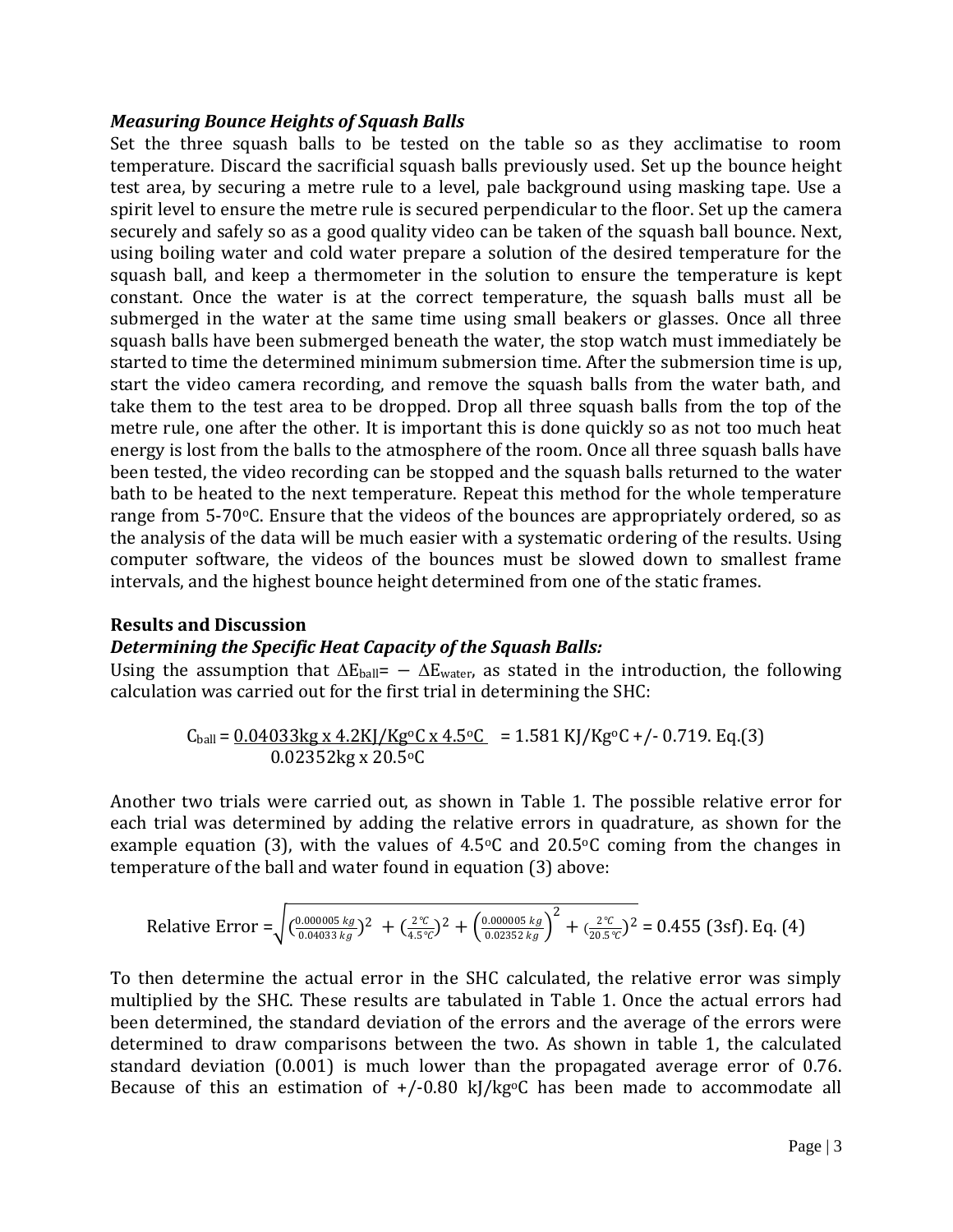possible ranges of errors calculated. This gives a maximum SHC of 2.35 kJ/kgoC and a minimum of 0.75 kJ/kg<sup>o</sup>C.

| Table 1. Fabulated Results of 511G of Squash Ball. |          |            |           |         |         |
|----------------------------------------------------|----------|------------|-----------|---------|---------|
| SHC of                                             | Relative | Actual     | Standard  | Average | Average |
| Squash                                             | Error in | Error in   | Deviation | SHC/    | Error   |
| Ball/                                              | Specific | <b>SHC</b> |           | kJ/kgoC |         |
| kJ/kg <sup>o</sup> C                               | Heat     |            |           |         |         |
|                                                    | Capacity |            |           |         |         |
| 1.58                                               | 0.46     | 0.72       | 0.001     | 1.55    | 0.76    |
| 1.51                                               | 0.51     | 0.77       |           |         |         |
| 1.55                                               | 0.51     | 0.79       |           |         |         |
|                                                    |          |            |           |         |         |

Table 1.Tabulated Results of SHC of Squash Ball:

The SHC of the squash ball was determined as a whole object instead of determining the SHC of the material and enclosed gas separately, as the SHC of the gas would be too small to measure with the available equipment. As Dunlop is very secretive

about the mix of polymers used in the production of the squash balls, an elastomer, in particular, butyl rubber, has been assumed as the main constituent of the material of the squash ball, as it often used in the manufacture of sports equipment such as basketballs and squash balls. Cross referencing this calculated SHC with the documented value of 1.85 kJ/kg $\degree$ C [3] for vulcanised butyl rubber, the result seems reasonable. The SHC of the vulcanised form of the butyl rubber has been used as cross-reference, as this is most likely the form of the butyl rubber used in the production of the squash balls, due to this increased cross-linking between the elastomer molecules.

## *Calibration Curve for thermistor:*



Fig.1 Plot used for conversion of thermistor readings of resistance into temperatures. Vertical Error bars were determined by observing the fluctuations in resistance readings, which was  $+/-$  0.5kΩ. Horizontal error bars are  $+/-$  2°C fluctuations in the temperature, due to inaccuracies in the thermometer, and difficulty of maintaining a volume of water at constant temperature using just ice and water.

The calibration curve shown in Fig.1 allowed for the conversion of resistance readings of the squash ball into temperature readings. Minor gridlines were included on this graph to allow for easier extrapolation of corresponding temperatures from resistance values. The xaxis was kept in the units of  ${}^{\circ}C$  as Kelvins produced an inappropriate axis scale.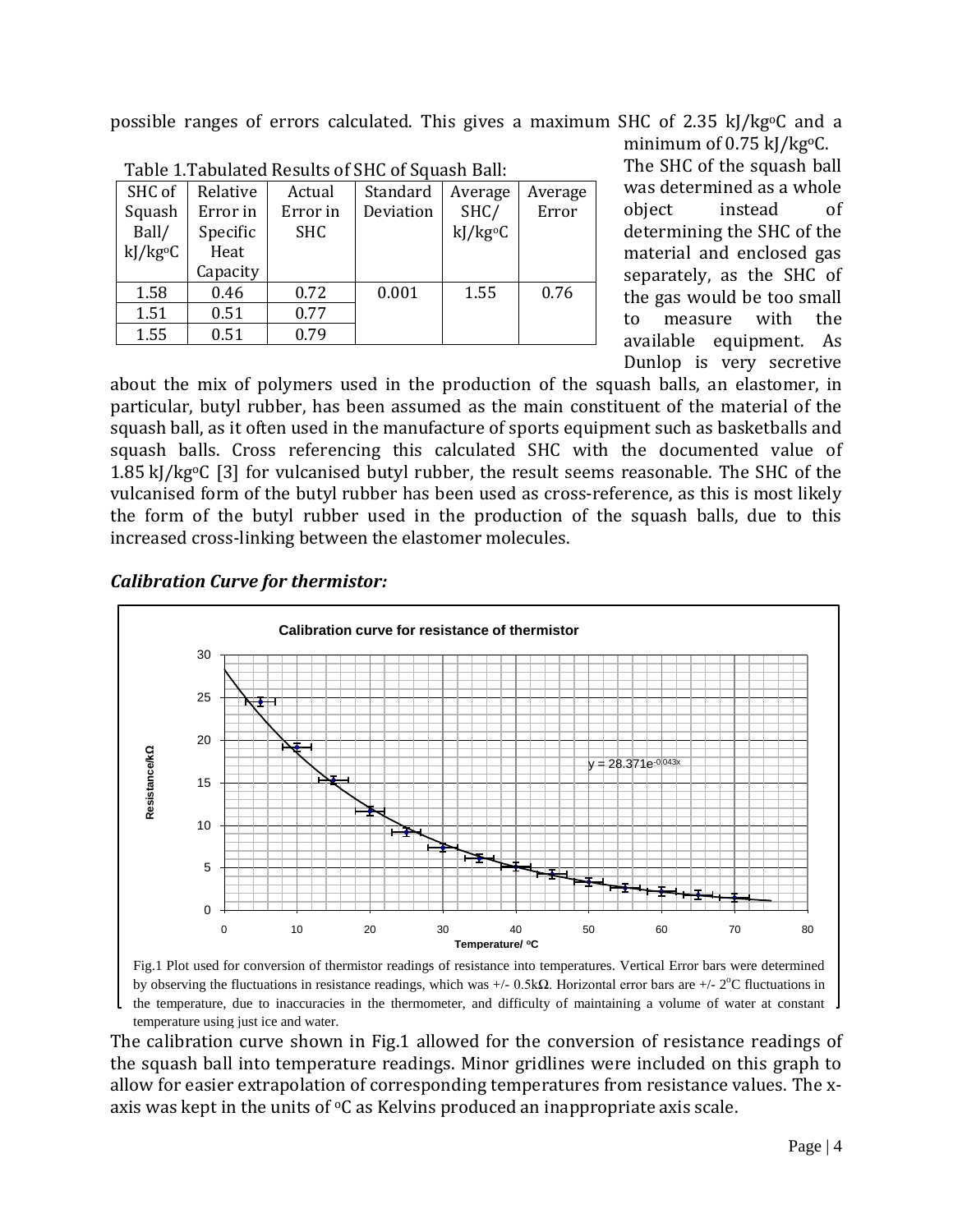

#### *Determining the Submersion Time required for the squash balls:*

Fig.2 Average times to increase the temperature by  $5^{\circ}$ C were determined to be 5 minutes. To cool the squash ball down to  $5^{\circ}$ C from room temperature took 6 minutes on average, but the most important factor was allowing enough time so as the temperature no longer fluctuated, and so these average time values were used as minimum times rather than exact submersion times. The temperatures appeared to increase linearly initially, but then started to approach exponentially, just below the required temperature.

The first acclimatisation required is to bring the squash ball from room temperature down to 5oC. Three trial runs were carried out, producing an average time of 6 minutes, as shown in Fig.2. Trial runs were also carried out on raising the temperature by  $5^{\circ}$ C at the low and high end of the control temperatures used. These all averaged out to 5minutes each, also shown in Fig. 2. Having these averaged approximations, it could be assumed that it would take 6 minutes to cool the squash ball to  $5^{\circ}$ C from room temp, and that all of the subsequent  $5^{\circ}$ C increases after this point would take 5 minutes. This saved the squash ball from being cut open for each trial, which would drastically affect the structure of the ball.

## *Effects on Hang Time of Squash Ball:*

As the thermal energy of the squash ball increased, so did the bounce height, and consequently the hang time of the squash ball. This is shown by the data in Table 2. The relationship between the thermal energy applied and the gain in hang time is represented by Fig 3. In which this linear relationship is clearly shown. The linear fit of this data produced the equation of:

Hang Time =  $(0.1085 \times \text{Thermal Energy of Squash Ball}) +$ 0.234 Eq. (5)

|           |          |        | Calculated  |  |
|-----------|----------|--------|-------------|--|
| Thermal   | Bounce   | Hang   | Error<br>οf |  |
| Energy/KJ | Height/m | time/s | Hang time   |  |
| 0.18      | 0.07     | 0.24   | 0.33        |  |
| 0.36      | 0.09     | 0.27   | 0.28        |  |
| 0.55      | 0.11     | 0.30   | 0.27        |  |
| 0.73      | 0.12     | 0.31   | 0.26        |  |
| 0.91      | 0.14     | 0.34   | 0.26        |  |
| 1.09      | 0.16     | 0.36   | 0.26        |  |
| 1.28      | 0.18     | 0.38   | 0.26        |  |
| 1.46      | 0.19     | 0.39   | 0.26        |  |
| 1.64      | 0.21     | 0.41   | 0.26        |  |
| 1.82      | 0.22     | 0.42   | 0.26        |  |
| 2.01      | 0.24     | 0.44   | 0.26        |  |
| 2.19      | 0.28     | 0.48   | 0.26        |  |
| 2.37      | 0.30     | 0.49   | 0.26        |  |
| 2.55      | 0.31     | 0.50   | 0.26        |  |

This model to determine the hang time is only relevant to the yellow-dot squash ball type.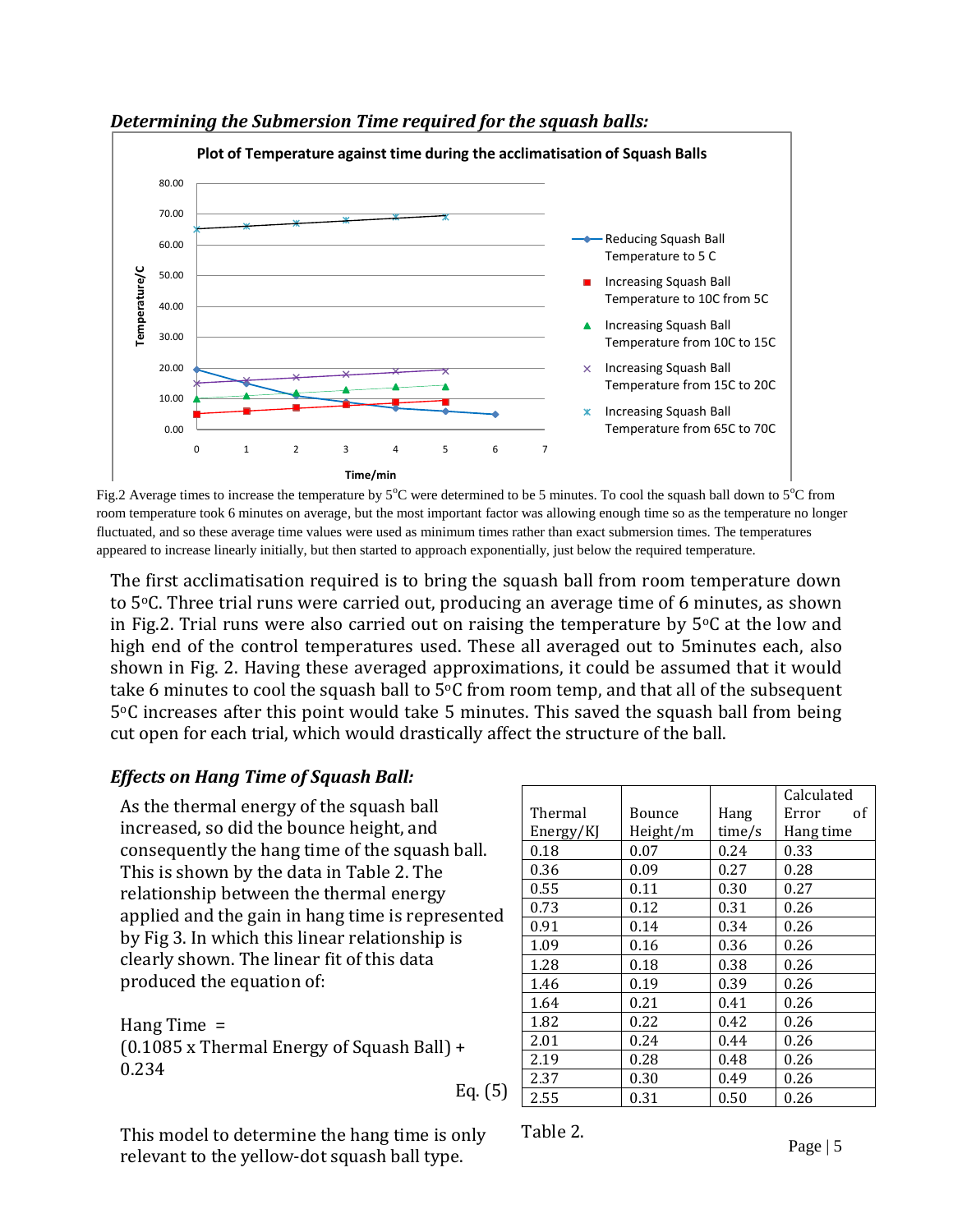

Fig. 3 Plot showing linear increase in hang time with increase in thermal energy of squash ball. Vertical error bars were determined by isolating the frame of the highest point of the bounce, and the difference between the peak height frame and the two adjacent frames were averaged to give the maximum possible change in height not captured by the video. The horizontal error bars were determined by propagating the error of the thermal energy, by adding all possible relative errors in quadrature.

It is predicted that a 'faster' squash ball, such as the blue-level ball, would have a much higher constant in the model, due the higher bounce height of a blue-level squash ball when at room temperature. The y-intercept of 0.234 in eq. (5) is the extrapolated value of the hang time for the yellow-dot squash ball if it were at  $0\degree C$ . Unfortunately, it was not possible to source any liquid nitrogen for the purpose of freezing the squash ball, and apparently, when high-school teachers have tried this before, the squash ball often ended up exploding, quite unexpectedly [4]. Although an ice and water mixture can reach a temperature of  $0^{\circ}$ C, it is difficult to maintain this temperature for the mixture when at room temperature, and so freezing of the squash ball would be an interesting addition to any future investigations. The measurements taken of bounce heights all had small relative errors, and although these vertical error bars are on the graph, they are so small that they are mainly covered by the data points. This suggests that the measurement of the bounce height did not produce a huge source of error in this investigation. The most significant error most likely came from trying to apply a specific thermal energy to the squash ball. One way in which this error may have occurred procedurally was using the assumption that the squash ball would come into equilibrium with the surrounding water within 5 minutes. It was best to use this assumption, however, than to drastically alter the structure of the squash ball by inserting a thermistor to determine the exact temperature. Another possible procedural error was during the transfer of the squash ball from the water to the metre rule, as heat may have been lost to the surrounding air. The most significant error was most definitely in the determination of the SHC of the ball, and so the energies of the ball will contain this systematic error. This is certainly one of the most important aspects which would need